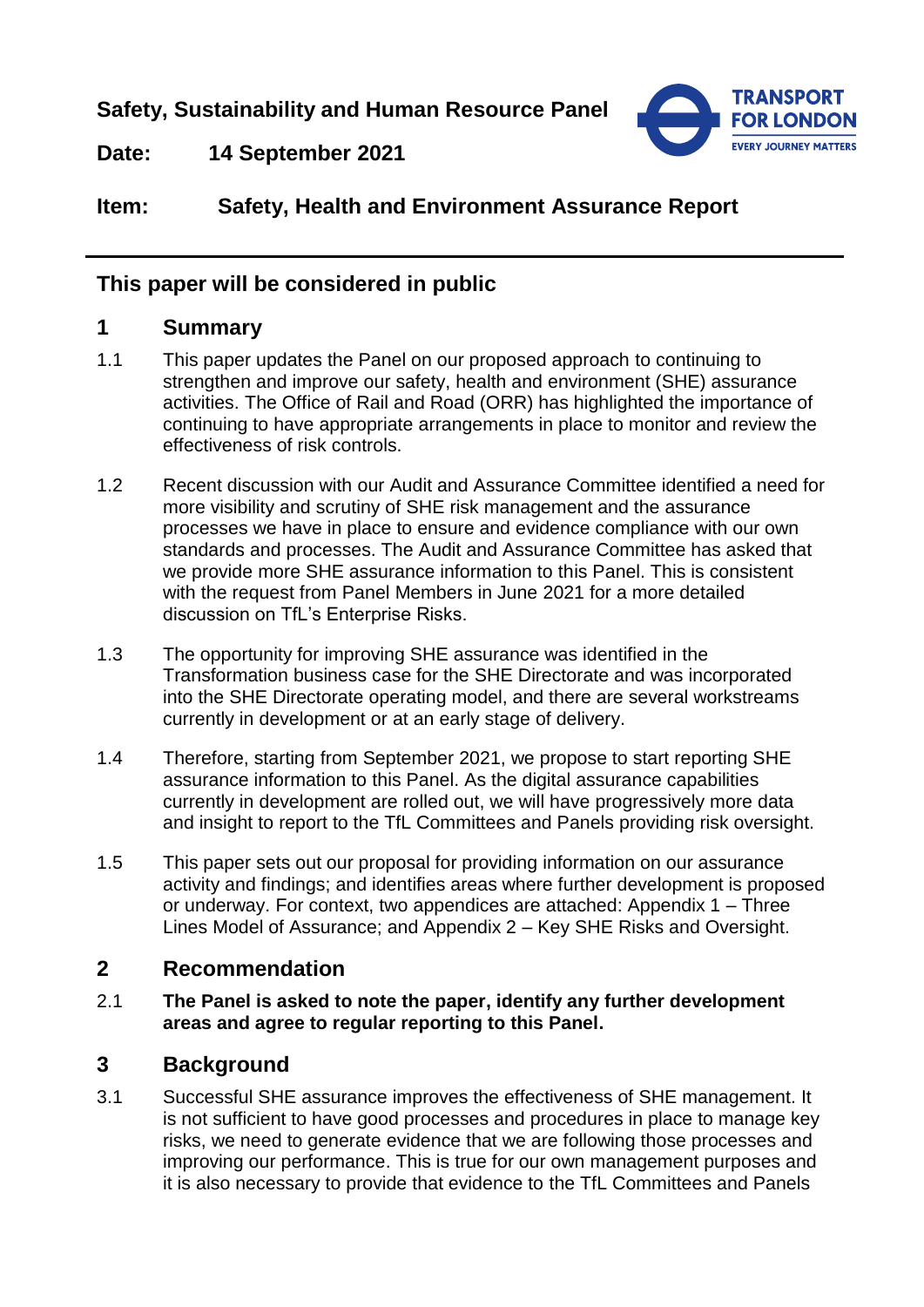that provide risk oversight, regulators and potentially key stakeholders such as the London Fire Brigade. Particularly in a context where serious injuries or incidents are relatively rare, effective assurance provides us with leading indicators and the opportunity to proactively address risks before they are realised.

- 3.2 The ORR has advised industry, including TfL, to beware of complacency. This includes effective monitoring, audit and review, which was listed as a "key area of focus" in the ORR's 2019/20 feedback to us.
- 3.3 Providing assurance within the complex landscape of TfL, and across multiple topics, is challenging. Enterprise Risk 1 – Major safety, health or environmental incident or crisis (ER1) includes monitoring and reviewing key strategic SHE risks. We also note recent discussions at the Audit and Assurance Committee and this Panel, which have identified a need for more visibility and scrutiny of our risk management.
- 3.4 An integrated approach has been adopted to deliver this improvement, based on two complementary strands of work. The first of these concerns ensuring sufficient visibility, including reporting to senior executives on SHE assurance and key SHE risks in a unified and consistent way. The second strand includes improvement of our assurance processes to ensure the required tools and processes are in place. This work is being developed collaboratively between SHE, General Counsel and other relevant teams such as Engineering.

### **4 Improving reporting**

- 4.1 Assurance trends and analysis are currently reported to the Audit and Assurance Committee and TfL's Executive Committee. Audit reports issued are given a conclusion of 'well controlled, adequately controlled, requires improvement or poorly controlled'. Individual findings within audit reports are rated as high, medium or low priority.
- 4.2 Most of the assurance data currently available relates to audits carried out by the Integrated Assurance team in relation to health and safety, security and engineering compliance. Over time, and based on the digitisation workstream described below, it will also be possible to develop more comprehensive data around assurance activities carried out by local management teams.
- 4.3 Moving forward, we propose providing a quarterly update to the Panel, detailing the assurance activities regarding ER1 controls. Reports to other TfL Committees and Panels include lists of completed and scheduled audits. These are currently being revised with more of an emphasis on data and intelligence.
- 4.4 From September 2021 it is proposed to provide assurance data to the Panel in the form of:
	- (a) progress against the agreed audit plan;
	- (b) year on year trends of audit ratings;
	- (c) breakdown of audit conclusions by Enterprise Risk;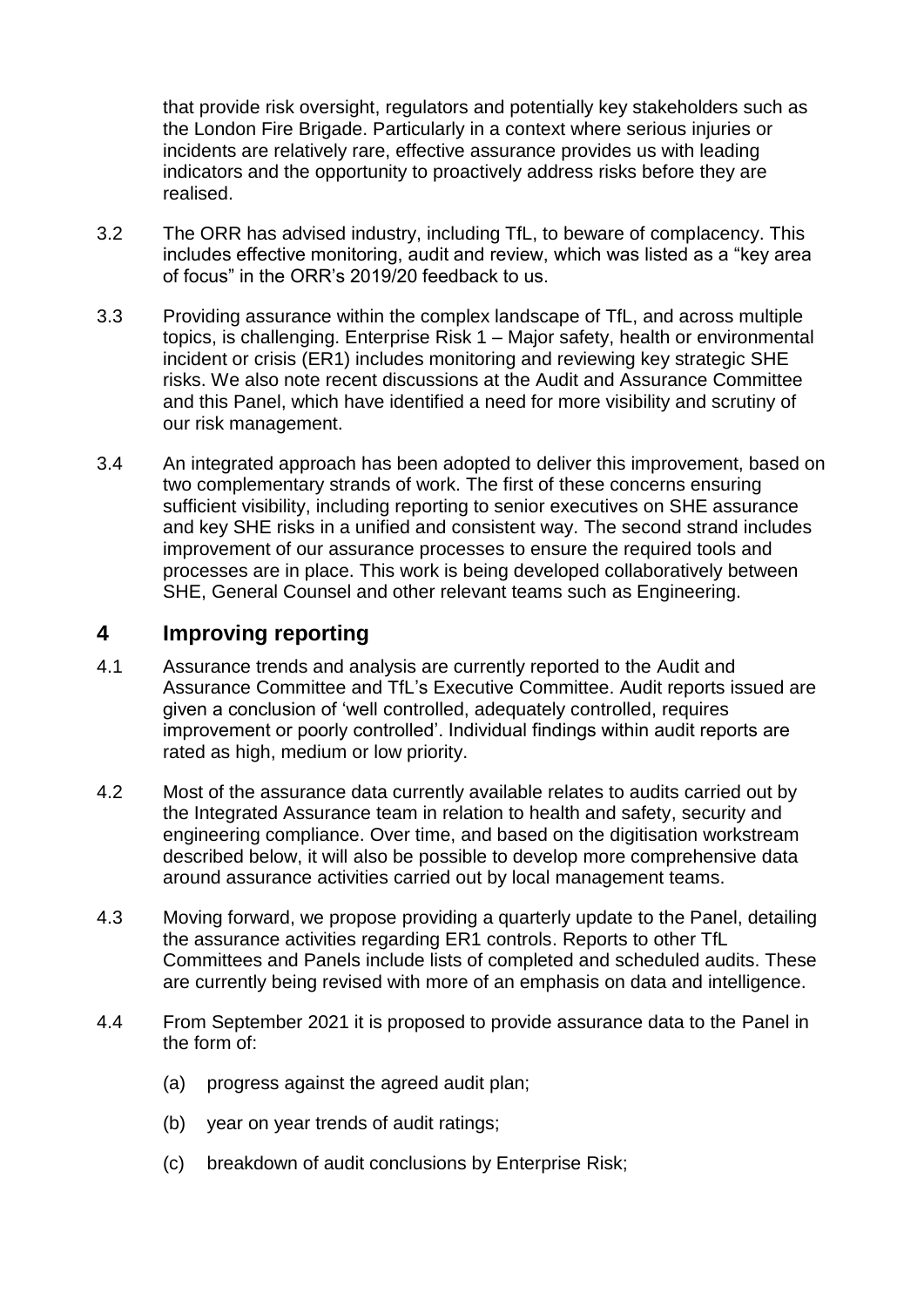- (d) breakdown of audit conclusion by business unit; and
- (e) audit action closure.

#### **5 Improving Tools and Processes**

- 5.1 The opportunity for improving SHE assurance was identified in the business case for the SHE Directorate and was incorporated into the SHE Directorate operating model and there are a number of workstreams currently in development/delivery.
- 5.2 Working within the three lines model of assurance, which is the assurance model adopted by TfL to ensure our arrangements for managing risk are effective (see Appendix 1 for full details), the current SHE assurance improvement workstreams include:
	- (a) a collaborative cross-TfL Assurance Forum bringing together SHE, TfL Engineering, and General Counsel to coordinate activity, share information and provide peer review and support. This is designed to provide a common approach to SHE assurance, support continuous improvement and minimise duplication of effort. The Forum has been established and currently meets quarterly, with an agreed Terms of Reference and key deliverables;
	- (b) work to further strengthen robust and consistent SHE assurance reporting for our management of suppliers has started. Work to develop a pan-TfL SHE compliance monitoring capability is also currently underway;
	- (c) a defined SHE assurance planning process for SHE and the wider TfL assurance community. This is being piloted in the Construction and Projects area and will be rolled out more widely in the latter part of this year; and
	- (d) as part of the SHE Management System (SHEMS) improvement project, we will be:
		- I. updating assurance requirements for all SHE topics in the SHEMS; and
		- II. digitising assurance processes and tools, which allows for more integrated tools, makes data available for strategic analysis and reporting and provides simplification for the business. Over time, this will change the way in which the business captures assurance data, using digital tools to put the forms 'in the pocket' of the member of staff and also allowing them to be configured to the role of the individual.
- 5.3 The SHEMS project is proceeding in tranches with the first tranche due for completion in October 2021. Overall these improvements will enable new comparative analysis to be conducted, providing insight that will inform SHE related decision-making, contribute to our ability to take a more forward-looking stance in relation to SHE risk management, and enhance the data we are able to provide the TfL Committees and Panels that provide risk oversight.